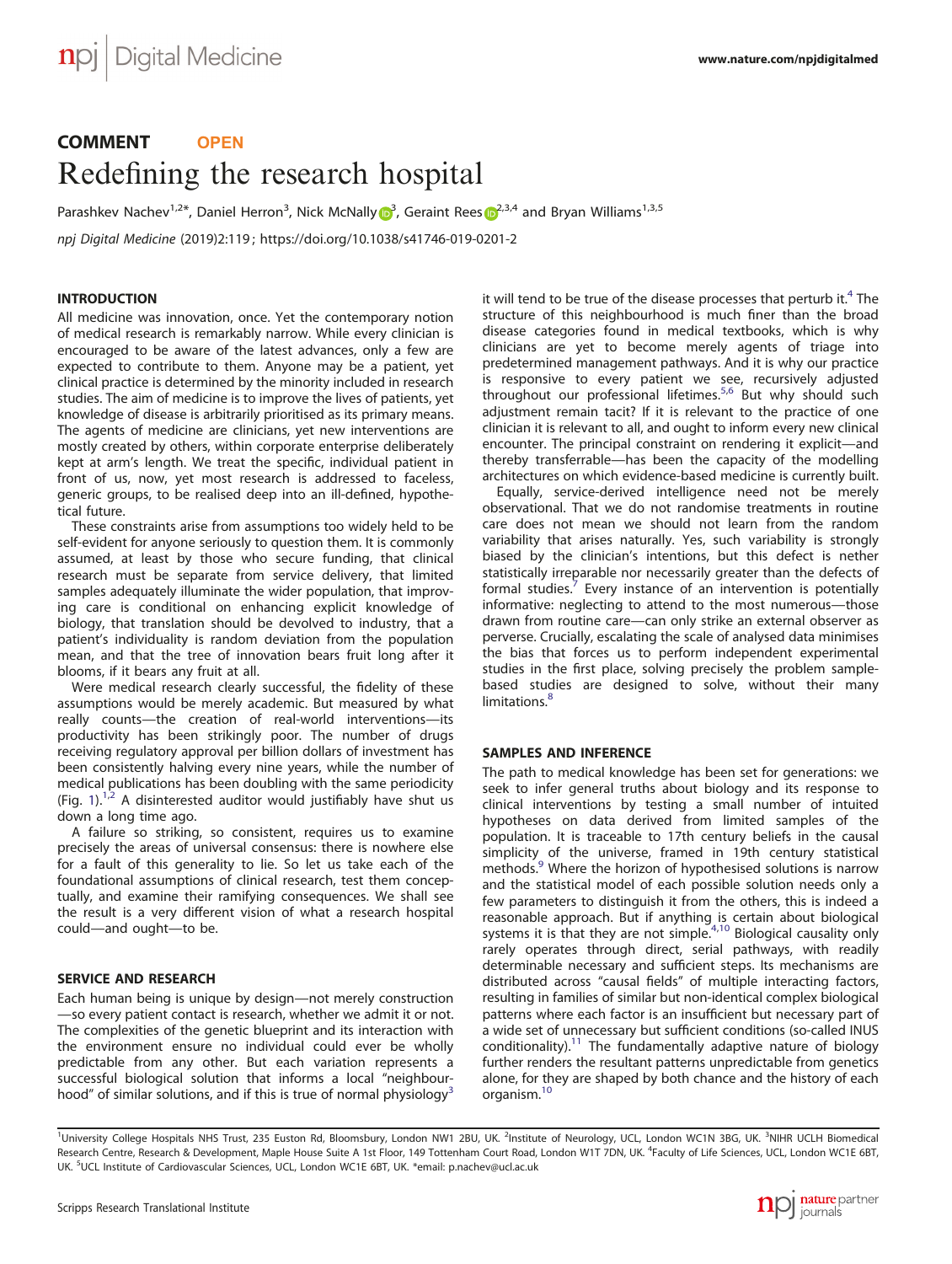

Fig. 1 The translational crisis in medicine. Common log scale plot of the annual number of drugs approved by the FDA per billion US\$ spending adjusted for inflation (in red, left y axis) and the annual number of articles indexed on PubMed (in black, right y axis) over the interval [1](#page-3-0)950–[2](#page-3-0)010<sup>1</sup> and 2013<sup>2</sup>. Note logarithmic decline of the former despite an equal and opposite rise of the latter, consistently over more than half a century.

These characteristics make the biological landscape impossible to survey through limited samples, for the terrain can only be defined by large-scale, fully-inclusive data. Across such breadth of possibility, intuition is a poor tool for selecting which hypothesis to test, and without a synoptic view over the alternatives the outcome of any empirical testing becomes moot. Furthermore, where the hypothesis space is not adequately defined talk of inference is misplaced: we cannot conclude that a given biological factor must have been the cause, only that we can predict the clinical outcome from it.<sup>12</sup> For all its dominance, the practice of drawing hypothesis-driven inferences from limited samples is fundamentally faithless to biological reality: it should be no surprise that its translational yield is geometrically diminishing.

#### KNOWLEDGE AND IMPACT

<span id="page-1-0"></span>2

Medicine differs from science in being concerned with fact only as far as it has a bearing on action. Medicine, moreover, demands action even in the absence of secure knowledge, for its objective is not to demonstrate biological realities but to alter them, if necessary speculatively, in the interests of the patient it individually serves. Many critical aspects of care have little to do with biology, but instead depend on numerous procedural elements of the care pathway, including mundane logistical factors.[13,14](#page-3-0) If patient impact is our primary concern, innovation ought to focus on the actionable elements most likely to enhance it, regardless of their nature. For example, though stroke is supremely sensitive to the latency of treatment, it is striking that less innovation is applied to solving the procedural problem of prompt assessment than to biological problems of far more remote impact. Across London, even the trivial obstacle of identifying hospital-bound patients in advance of their arrival by ambulance is yet to be overcome, needlessly delaying their immediate management by many minutes.

Prioritising explanatory models of disease grounded in mechanistic accounts of biology neglects less ambitious models with nonetheless greater individual predictive power. Where a system is too complex to be easily explained—and our hypothesis-driven, principled models fail—data-driven, heuristic models may at least allow us to forecast the clinical outcomes of individual patients, and to adjust our management in anticipation.<sup>[15](#page-3-0)</sup> What would we make of a meteorologist who refused to give advance notice of a hurricane without first creating a fully explanatory model of the weather? Our belief that medicine must be more like horology than meteorology needs empirical testing, case by case, not a blanket presumption in its favour.

#### TRANSLATION AND ENTERPRISE

Hospitals are unlikely to become wholesale manufacturers of the interventions they exist to deliver. But that does not mean their relationship with industry must be built on the model of an agent mediating between consumer and vendor. Healthcare does not merely administer the market for interventions, it determines professionally, not commercially—both their value and much of the biological basis for their development. So central a role is not discharged by the task of maintaining impartiality in treatment selection, and leaves open the door to much closer engagement. Indeed, as treatments become increasingly personalised, tailored to the individual patient, either more of industry would need to become embedded in hospitals, or else hospitals would need to expand into industry. The beautifully bespoke approach of chimeric antigen receptor T cell therapy,<sup>[16,17](#page-3-0)</sup> for example, requires chimeric antigen receptor T cell therapy,  $16,17$  for example, requires a deeply-integrated, clinically-driven manufacturing process, precisely because so many of its elements are derived from patients themselves. Though still an outlier, its highly individualised design can only become the norm, not just in oncology but across the whole of medicine, for it is precisely this characteristic that makes the therapy so disruptively effective.

Clinical interventions are only one part of healthcare for which we must lean on industry. All intervention is preceded and accompanied by clinical investigation, which in common with all forms of intelligence-gathering relies on tools for acquiring and organising information. Traditionally subcontracted to companies with limited clinical knowledge, healthcare information technology—especially electronic patient record systems—is often illsuited to its purpose. Yet few of the many clinicians who criticise the technological standard here have attempted to redefine it, and none of the professional bodies that are supposed to give us all a unified voice. As the principal consumers of healthcare information technology it is strange that hospitals should be so disengaged from the process of creating it.

#### INDIVIDUALS AND GROUPS

Contemporary talk of "personalised medicine" must strike an outsider as odd: to whom, if not the individual person, could medicine have been addressed all this time? We study groups only because we have no other means of drawing inferences about the individuals who have always been our primary concern. But the historical failure of this approach to illuminate the care of the individual patient—a failure conceded in speaking of personalised care as an innovation—is not a consequence of drawing intelligence from large groups. The problem is the insistence on modelling biology within explanatory models with few variables,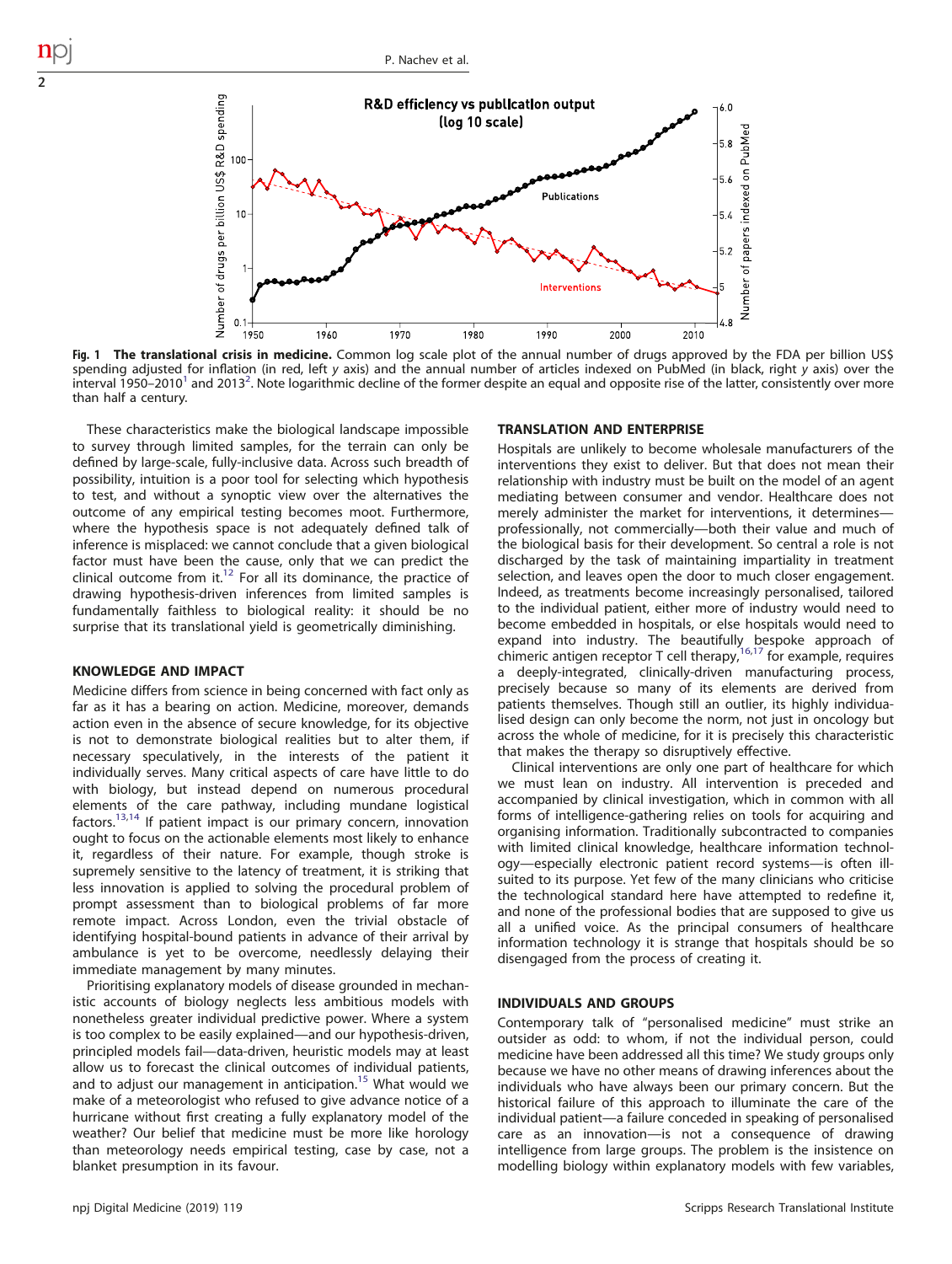3



Fig. 2 Individuality and dimensionality. The face of the Roman Emperor Hostilian (top left) is poorly described by the canonical face of all Roman Emperors (top right), which is—by definition—not identical with any of the individual faces from which it is derived. Furthermore, the individuality of a face is better captured by a lowprecision, high-dimensional parameterisation (bottom left), than it is by a high-precision, low-dimensional parameterisation such as the inter-pupillary distance (bottom right). The photograph of Hostilian is reproduced with the kind permission of Dr William Storage.

applied to groups that are, if anything, far too small. The reality literally staring us in the face is that individuality is defined by a multiplicity of many variables, intelligible only within complex, high-dimensional multivariate models, and cannot be captured by any simple set of "biomarkers" without breaking the laws of physics (Fig. 2).<sup>[18](#page-3-0)</sup> If adequately individuating models of the face, a part of the body encoded by relatively few genetic loci,<sup>[19](#page-3-0)</sup> require a high-dimensional specification, what hope can there be for the simple models so widely pitched at conditions we know are genetically vastly more polymorphous? Our attempts to find simple, elegant, "mechanistic" explanations for disorders of great population impact such as heart disease, stroke, diabetes, and dementia are likely to be failing not because we are yet to find the correct explanation but because we are looking for fundamentally the wrong kind.

The stark, information theoretically-prescribed reality is that the holy grail of personalised medicine will never be found if we insist on looking at the biological world through simple, reductive, biomarker-filtered glasses. And those of us who promise to deliver it should realise they are committing themselves to a highdimensional vision of medicine, and to all that follows in inevitable consequence.

#### THE FUTURE, NOW

Until a decade ago, the position presented here would have been too nihilistic to be worth defending. The price of making medicine rigorous, reproducible, scientific, was to accept its object could only ever be rendered in rough caricature. But the evolution of our inferential tools has lagged far behind the richness of our investigational instruments. A routine magnetic resonance scan of the brain contains hundreds of thousands of variables, and a district general hospital of modest size will have many thousands of such studies lying in storage. A typical general medical admission will be chronicled by a rich time series of blood tests, conveyed and stored in digital form for decades. The clinical narrative, even in the form of prose clinic letters and unstructured discharge summaries, records a wealth of information contemporary natural language processing algorithms can render analysable at large scale. The individuating richness of detail is already there in the routine clinical stream: what has been missing is the mathematical and computational means of harnessing it within high-dimensional models powered by large-scale data.

The rise of machine learning has changed all that.<sup>[20](#page-3-0)</sup> Though by no means trivial, the introduction of high-dimensional modelling within the clinical stream is universally achievable across the entire domain of medicine, and inexpensive compared with conventional research taking into account the cost of data acquisition, here naturally borne by the clinical service itself. This is a future we could have now, if we chose to pursue it. Its impact will vary from one application to the next, but it would be hard to conceive of a broader, more fundamental, catalyst of innovation, or one more obviously—and desperately—needed.

#### AN ALTERNATIVE VISION

These considerations suggest a radical revision of what a research hospital ought to be. We need not discard the conventional, "classical" research programmes mature hospitals accommodate with practised ease, but enable a wholly new approach in parallel. It is not simply about implementing the now familiar idea of a "learning hospital", continuously optimised by the clinical stream that flows through it.<sup>[21,](#page-3-0)[22](#page-4-0)</sup> Rather, it is about what a hospital learns, how it learns it, and what it does with the intelligence it acquires.

If the biology of each patient requires a multitude of variables to characterise, we must model as many as we collect, for even the maximum will be suboptimal. Since the importance of a variable may be manifest only in its complex interaction with others, it cannot be established with simple linear models run on modest samples of data. What factors are material to an outcome of interest, or any other actionable aspect of care, should be determined by comparison of models beginning with all the facts available to us, not an arbitrarily small, "audited" subset. Nor may we assume that any predictive pattern we identify will remain static, or be generalisable across all sub-populations. We need models of all the data, from all patients, all of the time.

If the difficulty of the problem, so formulated, raises concerns about its only plausible solution—the stability, generalisability, interpretability and equitability of high-dimensional models—we should calibrate our alarm against the manifest defects, in each of these respects, of conventional, "gold standard" evidence-based medicine. If we are worried about the stability of a complex adaptive model faced with non-stationary data, we should be even more worried about simple models that blithely assume stationarity. The generalisability of low-dimensional models is typically an artefact of their poor fit: it is less a virtue than cashback from an arguably greater vice. The interpretability of any model must be dictated by the nature of the problem, not the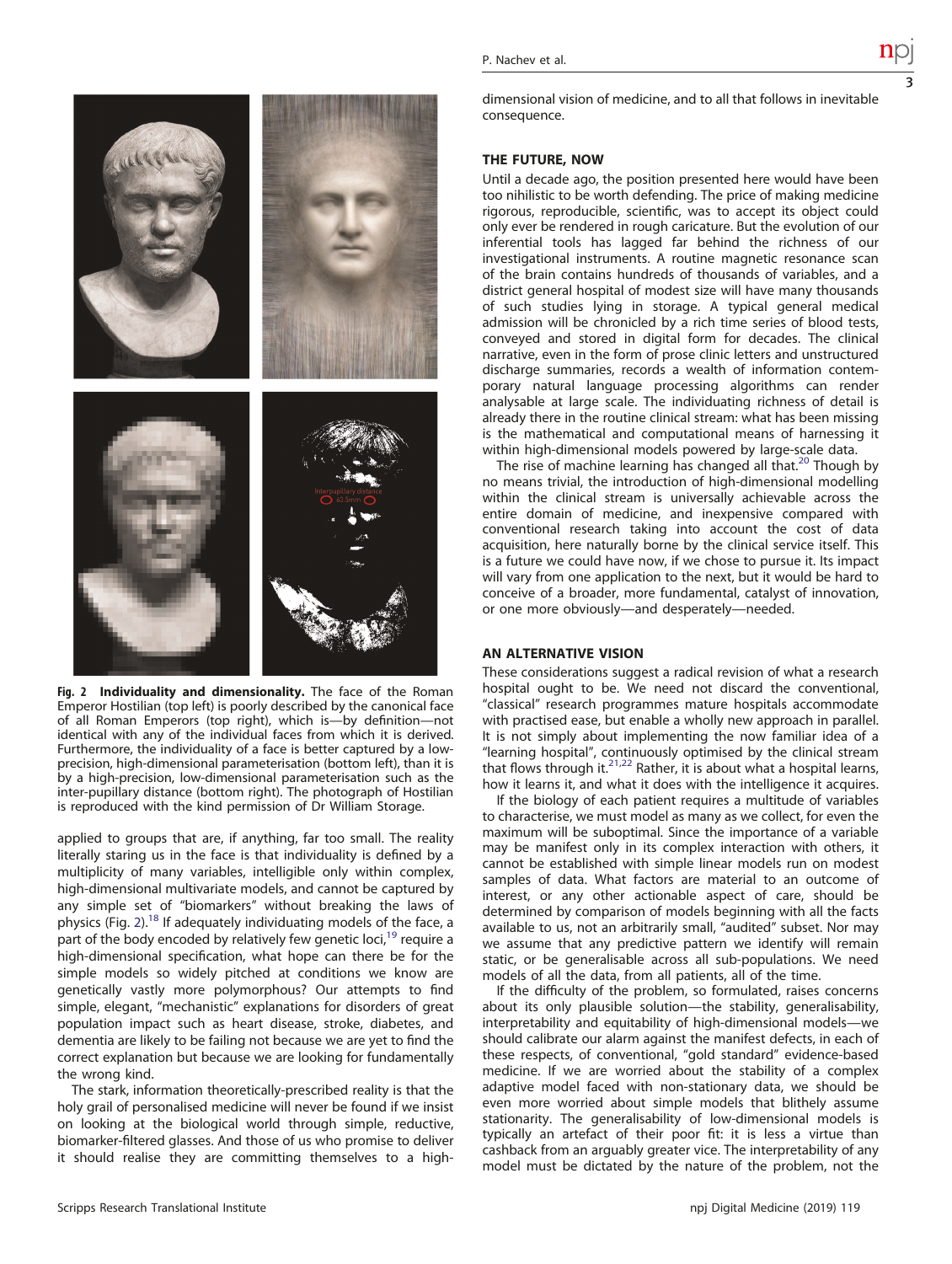<span id="page-3-0"></span>satisfaction of our intellectual vanity: if no good simple model can be found, then a complex model is the best solution, whether we like it or not. And if we are worried about a model underperforming within a specific community, raising ethical concerns about equitability, we should remember that any low-dimensional model is constitutionally biased against each individual patient in direct proportion to his or her distance from the population mean.

The introduction of machine learning does not create these difficulties but brings them out of shadows—cast by evidencebased medicine—that have concealed them for far too long. Yes, we need enhanced infrastructure—clinical, conceptual, computational, and regulatory—but the need is independent of the style of modelling it supports, and can be satisfied through organic growth of the governance systems already in place. A sharp distinction must be drawn between the use of complex modelling as an instrument for individualised evidential synthesis—operated by human experts—versus as a cheap substitute for human expertise it could only approach asymptotically. A key role for such infrastructure is to stimulate and guide the former while powerfully inhibiting the latter.

Who would pay for all of this, one might ask, on so speculative a prospectus? And how would such an approach translate globally, across enormous variations in healthcare resourcing? To the efficiency of working on data that is already collected, stored, and partially curated—for example, the MR brain imaging catalogue of our hospital trust alone would cost ~£100 million to replicate—we should add the substantial value of complex analytics in enabling operational optimisation currently obstructed not by a lack of organisational skill, but by the limits of simple solutions in the face of medicine's constitutionally extreme heterogeneity. Even something as fundamental as scheduled hospital attendance can be greatly improved with relatively lightweight machine learning, accelerating care and improving equitability of access while<br>saving ~£2 to £3 per appointment.<sup>[23](#page-4-0)</sup> Better patient care here need not come at a cost: quite the opposite. And the rapid commodification of the digital realm on which machine learning depends, coupled with the globalisation of connectivity, means the approach need not be limited to wealthy nations: indeed, it is potentially a potent, rapidly distributable leveller of standards of care.

An operational focus need not inhibit clinical applications, indeed it is an essential catalyst of their development. A highdimensional model predicting a given outcome—mobility in stroke, for example—may have both clinical and operational uses: the former concerned with the management of the individual patient, the latter with the management of the clinical unit as a whole. But the latter use allows us to draw benefit from an implementation while quantifying and certifying its clinical utility at scale and with appropriate data inclusivity. Such models can also operate at any time scale, dynamically optimising care with a temporal granularity of minutes or hours, not the many months typical of audit-driven improvement. Again, fast optimisation of this kind does not imply excluding human experts from the decision chain, but rather accelerating the presentation of evidence on which humans will always ultimately take all critical decisions.

A vision of such digital sophistication may seem a wild hallucination in a contemporary health service environment still learning 90 s technology most of us have already forgotten. Even those persuaded of its merits are tempted to turn to industry to deliver it, viewing hospitals as crude miners of a new commodity —healthcare data—it is for others to turn into medical gold. The dark glamour of "artificial intelligence"—the haute couture of enterprise—reinforces a common belief this is luxury technology only very special companies can deliver, either at exorbitant financial cost, or with the concession of collaterally using the data for less sympathetic ends. This belief is mistaken. A problem so central to healthcare can be no more outsourced than history-

taking or clinical examination. This is a capability to be built internally—in collaboration with academia and industry, of course —understood and controlled as only an organic part of the organisation can be. Yes, it requires a seismic cultural and intellectual shift, but neither the digital infrastructure nor the conceptual tools of machine learning are beyond clinicians to acquire.

Indeed, machine learning is not speculatively progressive but comfortingly regressive: a return to the traditional clinical focus on the individual patient, richly characterised, that "evidence-based medicine" took us away from. Yet it is not a departure from evidence-based medicine but its reformulation in individuallycentred form, combining some of the rich complexity of clinical intuition with all the formal rigour of traditional statistics. We can finally have our cake and eat it.

#### DATA AVAILABILITY

The data generated and analysed in the current report are available from the corresponding author on reasonable request.

Received: 8 August 2019; Accepted: 18 November 2019; Published online: 06 December 2019

#### **REFERENCES**

- 1. Scannell, J. W., Blanckley, A., Boldon, H. & Warrington, B. Diagnosing the decline in pharmaceutical R&D efficiency. Nat. Rev. Drug Discov. 11, 191–200 (2012).
- 2. DiMasi, J. A., Grabowski, H. G. & Hansen, R. W. Innovation in the pharmaceutical industry: New estimates of R&D costs. J. Health Econ. 47, 20–33 (2016).
- 3. Noble, D. Dance to the Tune of Life: Biological Relativity. (Cambridge University Press, 2016).
- 4. Nachev, P., Rees, G. & Frackowiak, R. Lost in translation. F1000Research 7, 620 (2018).
- 5. Polanyi, M. Personal Knowledge. (Routledge, 2012).
- 6. Patel, V. L., Arocha, J. F. & Kaufman, D. R. in Tacit knowledge in Professional Practice (eds Sternberg, R. J. & Horvath, J. A.) 89–114 (Psychology Press, 1999).
- 7. Rosenbaum, P. R. & Rubin, D. B. Reducing bias in observational studies using subclassification on the propensity score. J. Am. Stat. Assoc. 79, 516-524 (1984).
- 8. Alaa, A. and Schaar, M. Limits of estimating heterogeneous treatment effects: Guidelines for practical algorithm design. In Proceedings of the 35th International Conference on Machine Learning (eds Dy, J. & Krause, A.) 80, 129–138 (PMLR, Stockholmsmässan, Stockholm, Sweden, 2018).
- 9. Hacker, P. M. S. Human Nature: The Categorial Framework. (John Wiley & Sons, 2007).
- 10. Noble, D. The Music of Life: Biology Beyond Genes. (OUP Oxford, 2008).
- 11. Mackie, J. L. The Cement of the Universe. (Clarendon Press, Oxford, 1974).
- 12. White, A. R. Inference. Philos. Q. 21, 289–302 (1971).
- 13. Lambrew, C. T., Bowlby, L. J., Rogers, W. J., Chandra, N. C. & Weaver, W. D. Factors influencing the time to thrombolysis in acute myocardial infarction. Arch. Intern Med 157, 2577–2582 (1997).
- 14. Fonarow Gregg, C. et al. Improving door-to-needle times in acute ischemic stroke. Stroke 42, 2983–2989 (2011).
- 15. Soyiri, I. N. & Reidpath, D. D. An overview of health forecasting. Environ. Health Preventive Med. 18, 1 (2013).
- 16. Davila, M. L. et al. Efficacy and toxicity management of 19-28z CAR T cell therapy in B cell acute lymphoblastic leukemia. Sci. Transl. Med. 6, 224ra25–224ra25 (2014).
- 17. Qasim, W. et al. Molecular remission of infant B-ALL after infusion of universal TALEN gene-edited CAR T cells. Sci. Transl. Med. 9, eaaj2013 (2017).
- 18. Chen, D., Cao, X., Wen, F. & Sun, J. Blessing of Dimensionality: High-Dimensional Feature and Its Efficient Compression for Face Verification. in 2013 IEEE Conference on Computer Vision and Pattern Recognition 3025–3032 (2013). [https://doi.](https://doi.org/10.1109/CVPR.2013.389) [org/10.1109/CVPR.2013.389.](https://doi.org/10.1109/CVPR.2013.389)
- 19. Claes, P. et al. Genome-wide mapping of global-to-local genetic effects on human facial shape. Nat. Genet. 50, 414–423 (2018).
- 20. LeCun, Y., Bengio, Y. & Hinton, G. Deep learning. Nature 521, 436–444 (2015).
- 21. Friedman, C. et al. Toward a science of learning systems: a research agenda for the high-functioning Learning Health System. J. Am. Med. Inform. Assoc. 22, 43–50 (2014).